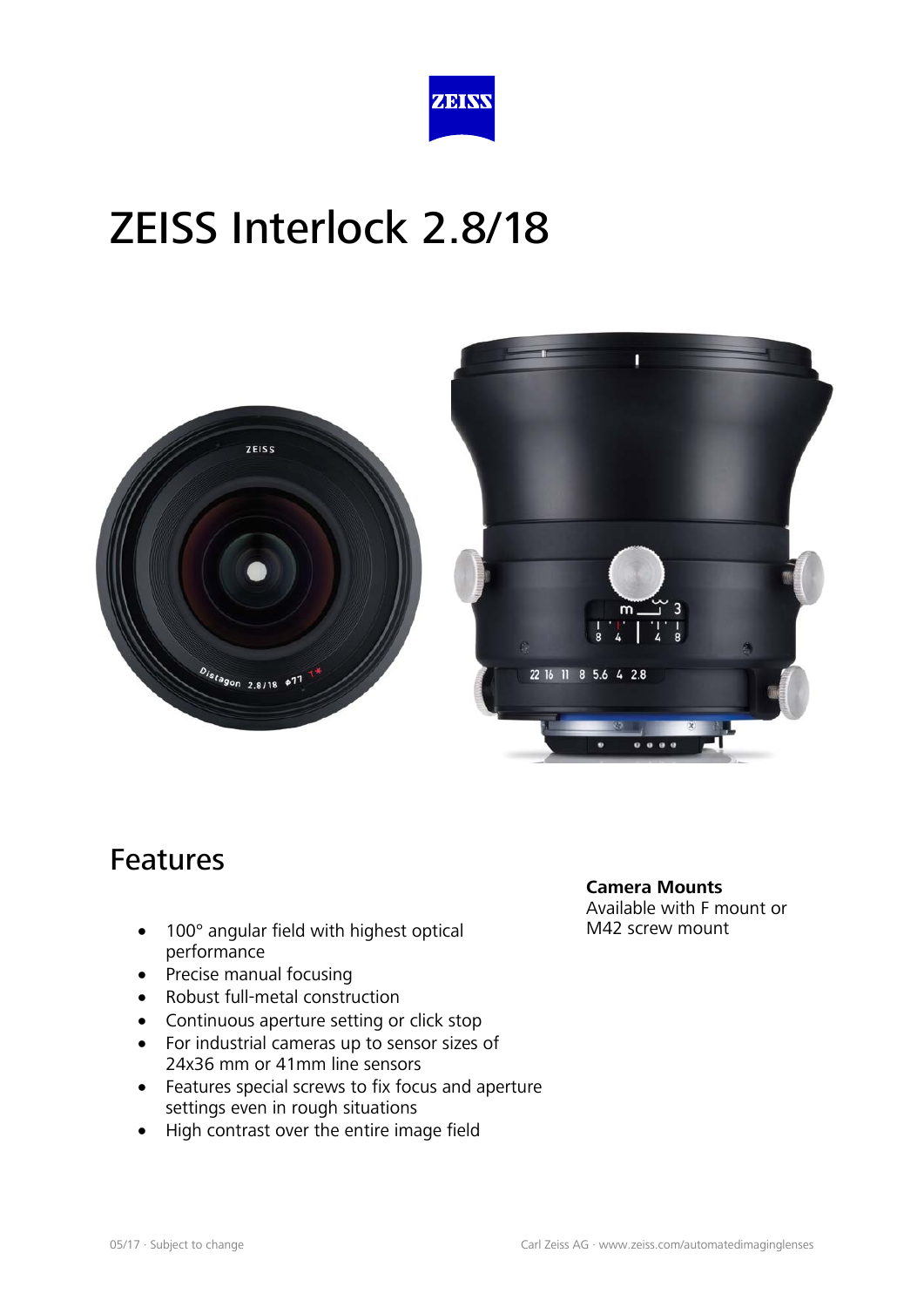

### Technical Specifications



| <b>Focal length</b>                      | 18 mm                                             |
|------------------------------------------|---------------------------------------------------|
| Aperture range                           | $f/2.8 - f/22$ (1/2 stop intervals or continuous) |
| Number of elements / groups              | 14/12                                             |
| Min. working distance (object to sensor) | 250 mm (0.82 ft.) - $\infty$                      |
| Min. free working distance               | 120 mm (0.39 ft.) $-\infty$                       |
| Angular field* (diag. / horiz. / vert.)  | 99,9 / 89,4 / 66,5°                               |
| Max. diameter of image field             | 43 mm (1.7")                                      |
| <b>Flange focal length</b>               | F-Mount: 46.5 mm (1.8"); M42-Mount: 45,5 mm       |
| Coverage at close range                  | 274 x 180 mm (10.8 x 7.1") line 318 mm (12.5")    |
| Image ratio at close range               | 1.7.4                                             |
| <b>Filter-thread</b>                     | M 77 x 0.75                                       |
| Weight                                   | 722 g (1.59 lbs.)                                 |
| Camera mount                             | F bayonet, M42                                    |
| $\epsilon$                               |                                                   |

\* referring to 35 mm format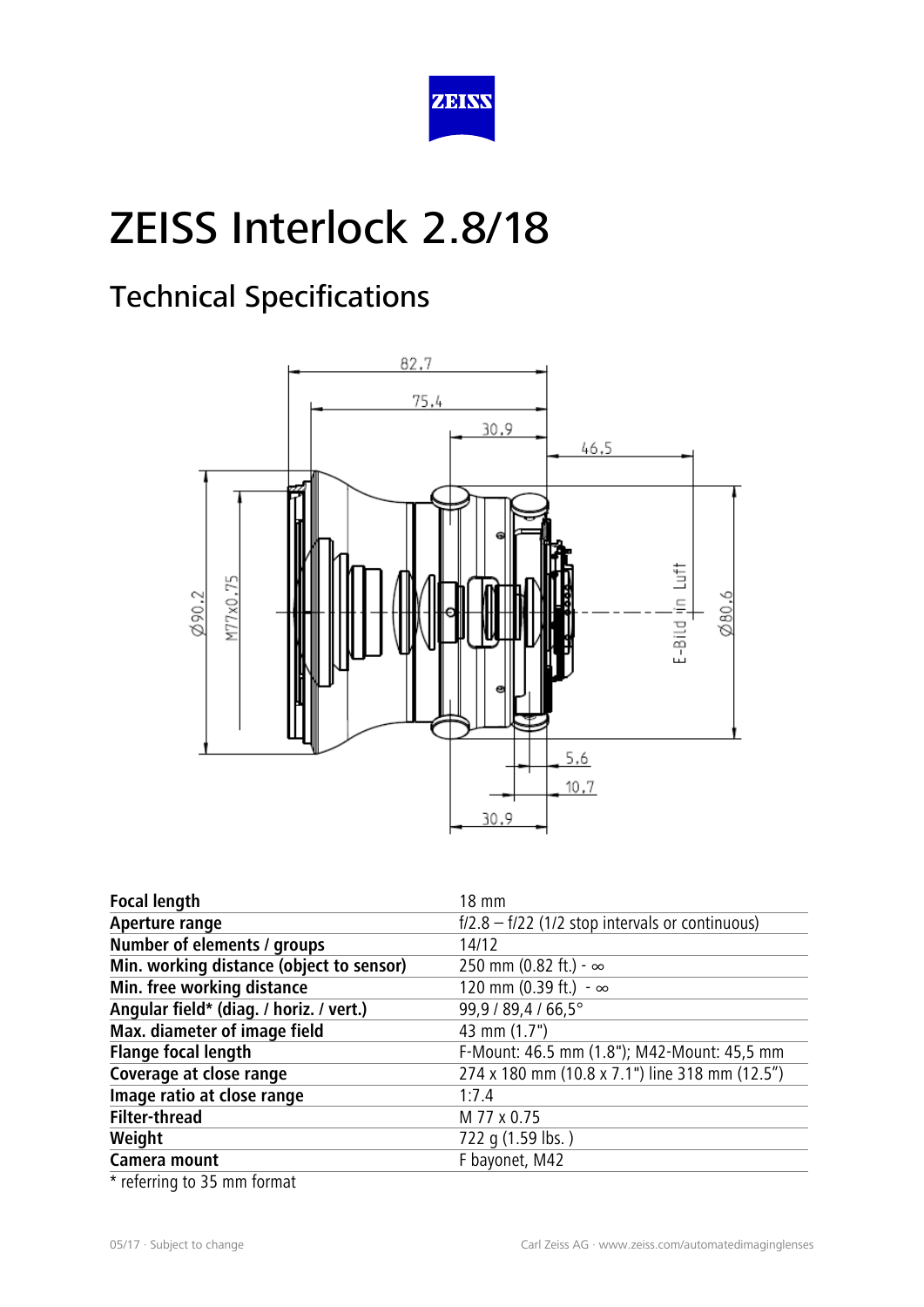

#### Relative Illuminance\*



The relative illumination shows the decrease in image brightness from the image center to the edge in percent.

 $f$ -number = 2.8  $\ldots$  f-number = 5.6

### Relative Distortion\*



The relative distortion shows in percent the deviation of the actual from the ideal image height.

*\*Data for infinite focus setting*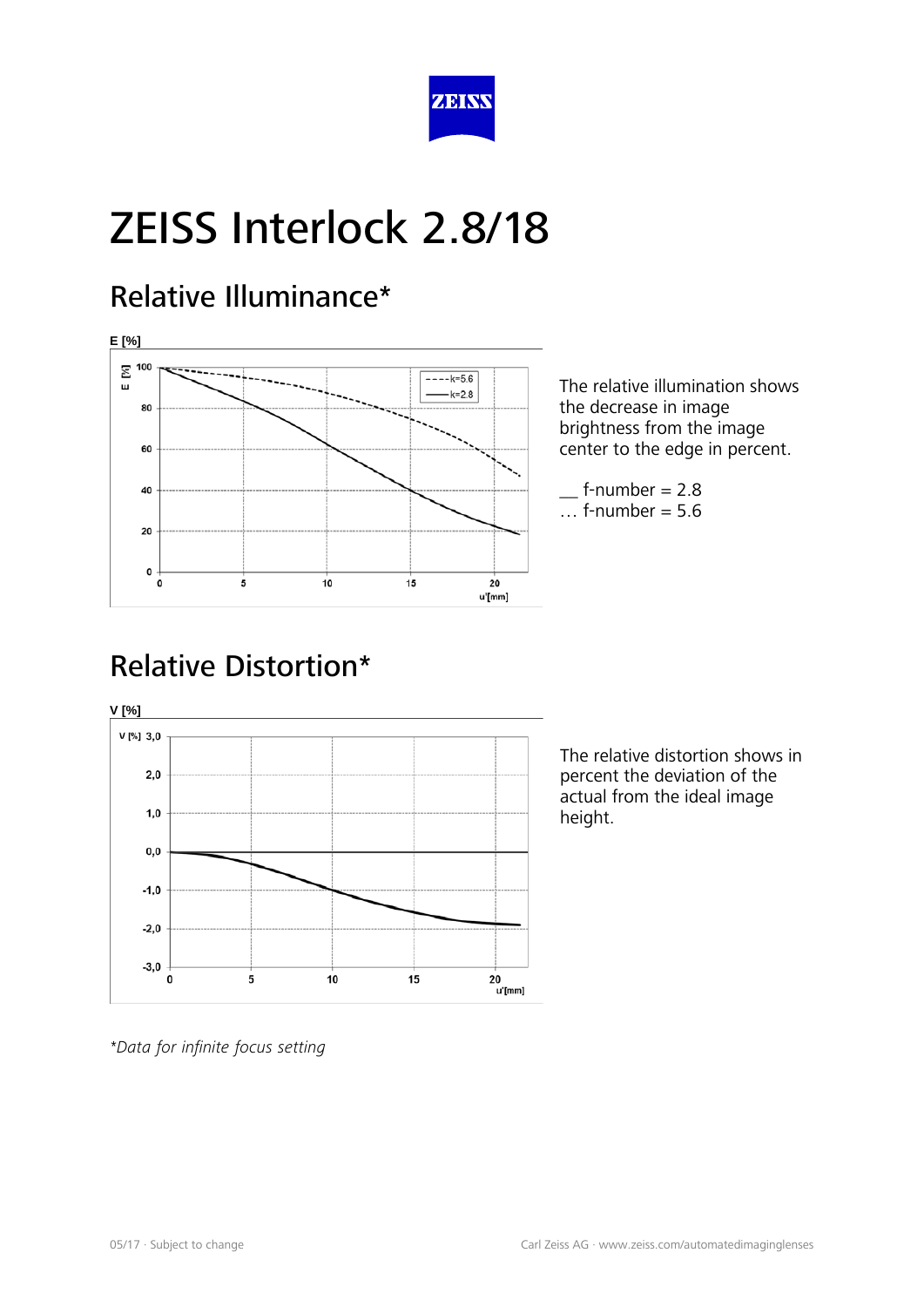

#### MTF Charts\*





*\*Data for infinite focus setting*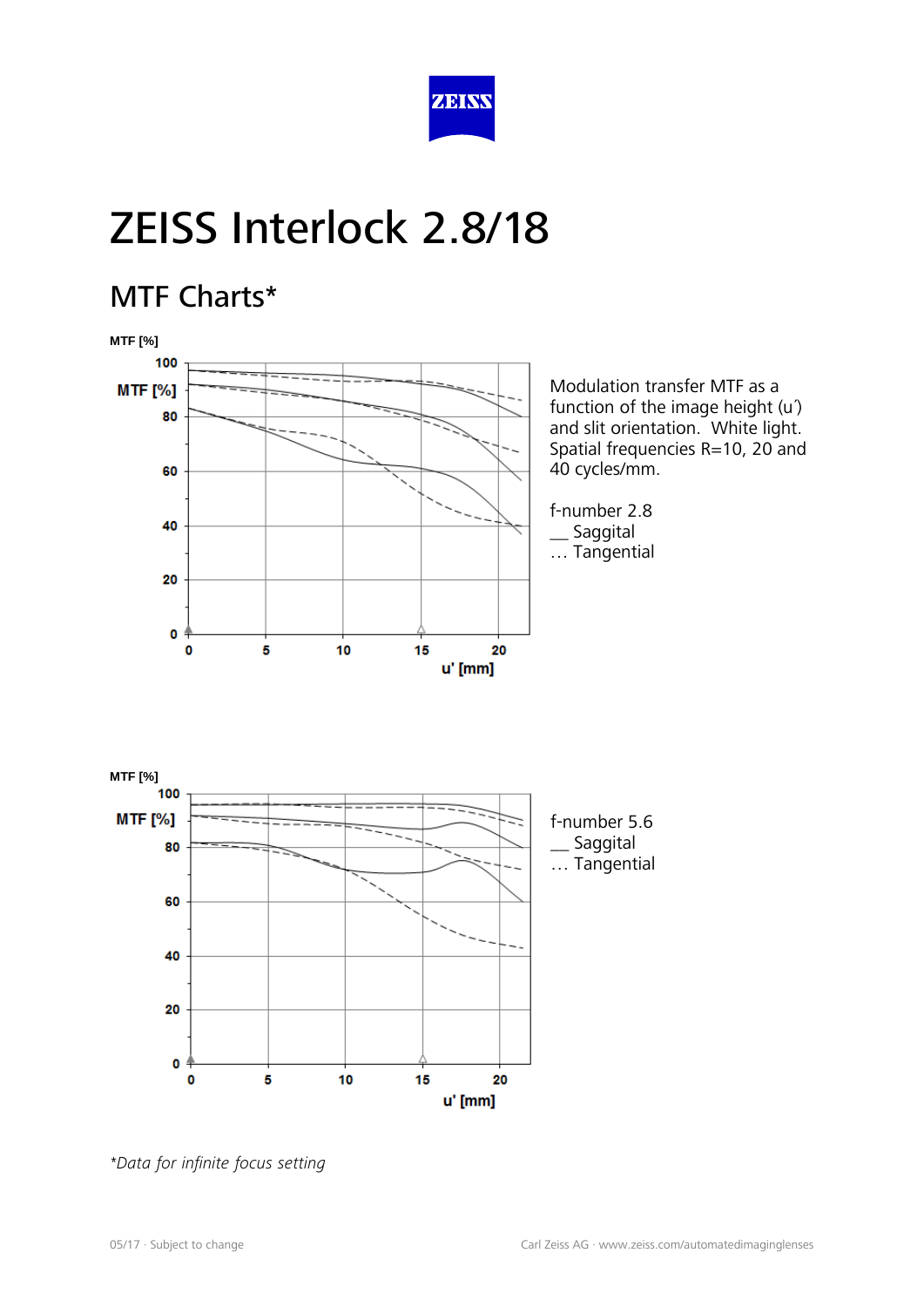

### Spectral Transmission